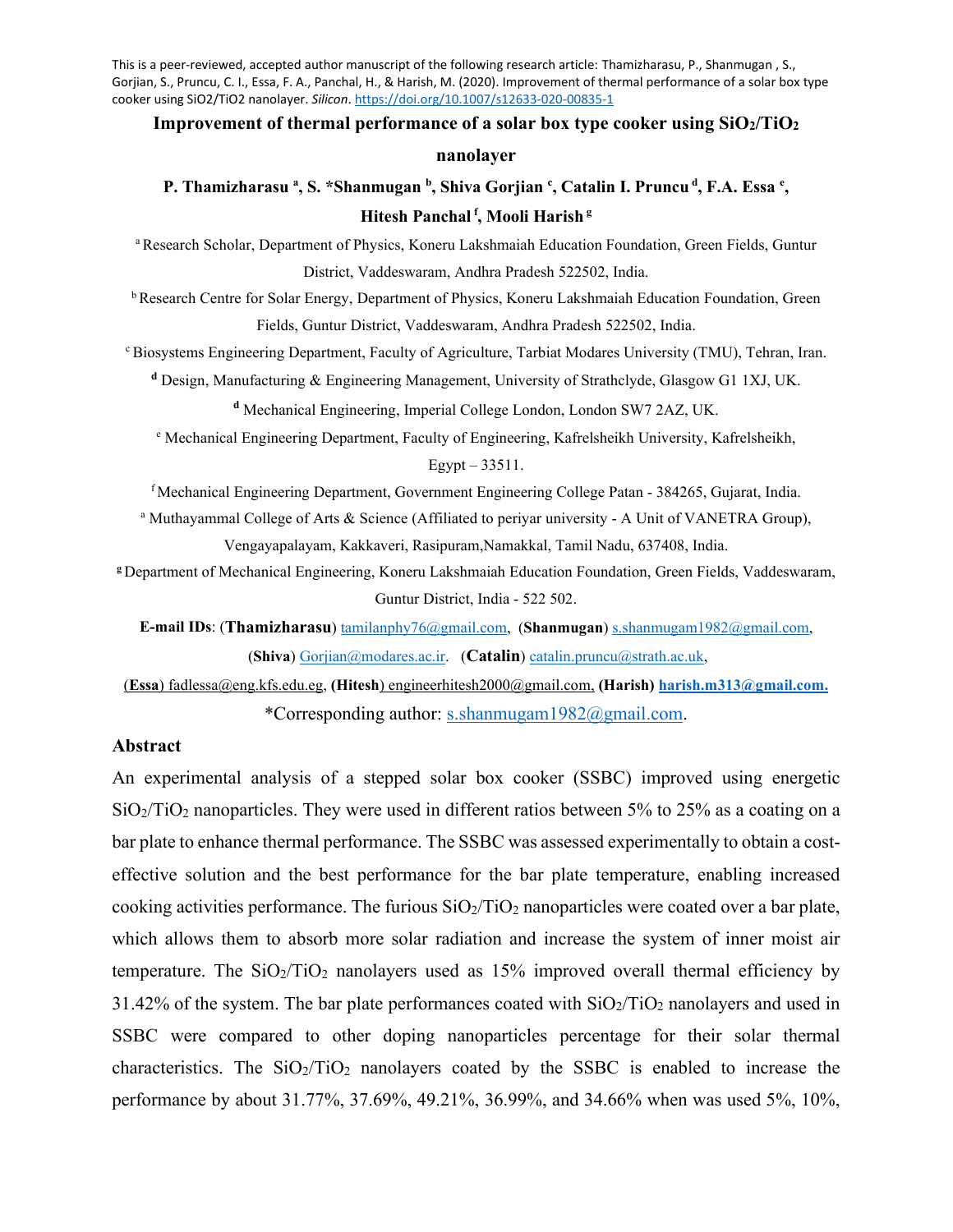15%, 20%, and 25%, respectively and compared to that of single nanolayers (SiO2, TiO2) of convention cooker.

**Keywords**: SiO<sub>2</sub>/TiO<sub>2</sub> -Nanoparticle; Bar plate Temperature; Fast Cooking; Thermal acts; Box cooker

# **Introduction**

The antibacterial activity requirement for human health daily is imposed by different viruses such as COVID 2019 and other factors that can affect the human body and demand fresh and natural food sources. The world uses human knowledge to design novel solar box cookers, which are established in numerous countries with low industrial development. Atul *et al.* [1] improved solar cooker performances using a hybrid cooking pot (HCP). It is conversed with an average temperature for system measure and reported in comparing the thermal performance parameter (TPP). Cooker Opto-Thermal Ratios (COR) allows the performance assessment of the solar box cookers. Abd-Elhady *et al*. [2] were studied in thermal act solar cookers by evacuated tubes. It influenced to add the nanographene particles, and the severe quantity of wires introduced confidential an evacuated tube, which increased in a natural invention that cookers. Hosseinzadeh *et al*. [3] have produced an inbox type of solar cooker. The cooking materials analyzed in the thermal image process like rice, edge detector used in segmentation methods. It used in PCM and Nanoparticles effect of thermal performance of 45.14%, which is influenced by PCM and Nanoparticles, is 53.10%. The PCM and Nanoparticles used in the bar plate are achieved at about 92°C by Palanikumar *et al*. [4]. Seshappa and Prasad [5] was developed in different five weight fractions (0, 3, 6, 9, and 12%) to develop aluminum-based nano-composites and have modified in this sample of gas injection ultrasonic probe double-stir casting process. It is concluded that of benchmark against compatible alloys and metallic implants. Abbasi *et al.* [6] have used bentonite/TiO2/bentonite/ZnO nanoparticles and was studied cadmium removal from the aqueous solution. The cadmium is removed in bentonite/ $TiO<sub>2</sub>$  adsorbent increases. It is concluded that adsorption isotherm of kinetics process followed better by Temkin isotherm. The pseudo-secondorder model better describes the adsorption kinetics. Cooke and Khan [7] improved thermal processing on the tribology of nanocrystalline  $Ni/TiO<sub>2</sub>$  coatings. TiO<sub>2</sub> nanoparticles surface is coated that performance on high hardness and wear resistance recorded. Heat treatment of the  $Ni/TiO<sub>2</sub>$  coatings to temperatures is 200 °C led to a significant and deceased strengthening of the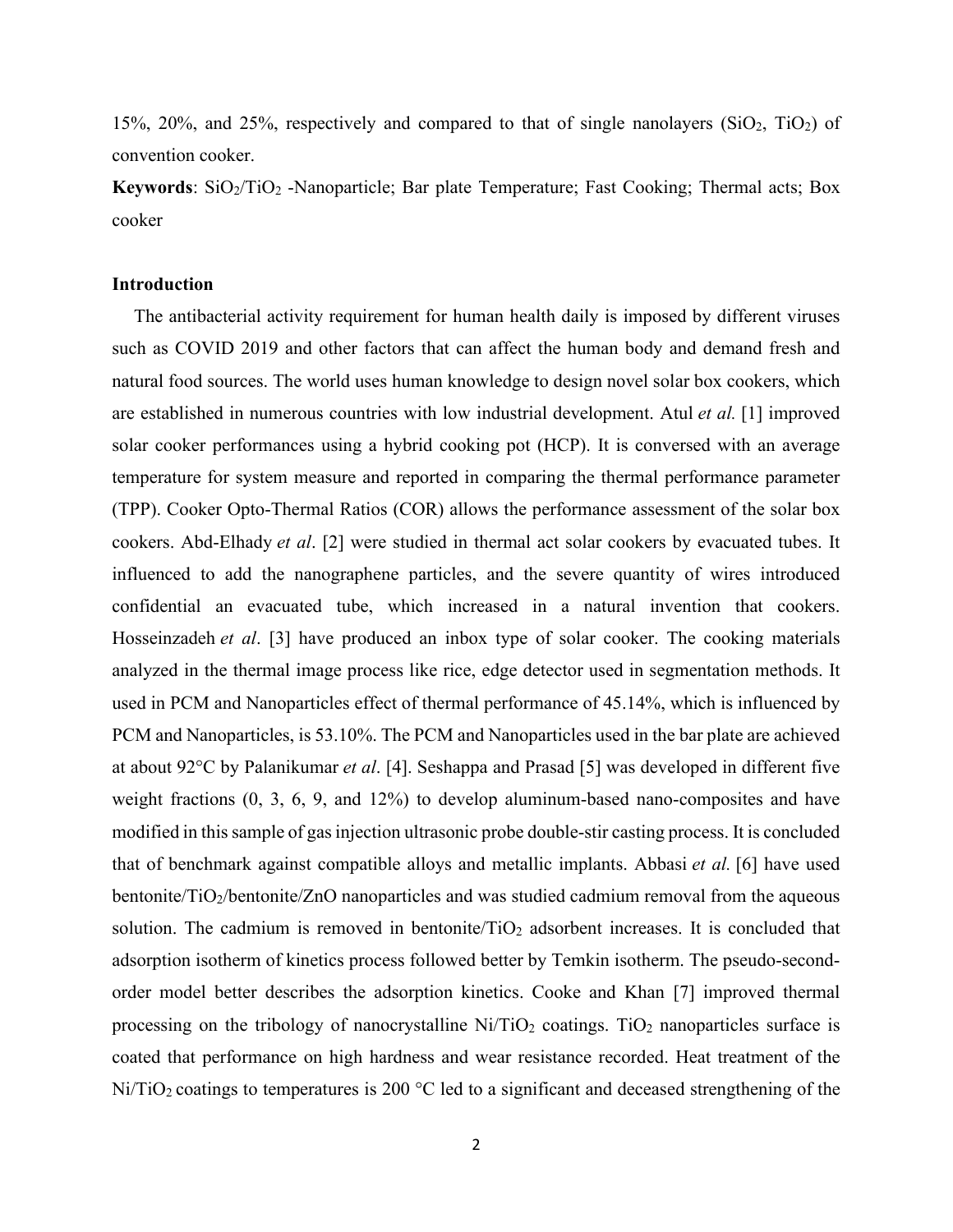nanoparticles' formation, causing a reduction in the hardness and wear resistance of the coatings region. Leveneur *et al*. [8] have studied magnetic nanogranular materials. Co-nanoparticles were synthesized using low-energy ion establishment, and electron beam annealing (EBA) on  $SiO<sub>2</sub>$  was considered. It concluded that the moment per Co atom decreases than approached in bulk -Co with increased EBA time. It is expected to be electronically spin separated, which is no suggestion for spin-dependent tunneling. Mallikarjuna *et al*. [9] have reviewed nanofluids and nanocoatings by heat transfer of solar thermal applications. The nanofluids use it and nanocoating's in solar energy harvesting operating in low, medium, and high temperature ranges for effectiveness in the system's performance. The nanofluids, nano selective coatings for solar concentrators are improved optical performance. Liu *et al*. [10] have achieved solar selective absorber coatings with high thermal stability, nanostructured selective coating films. The reported results of preferable hightemperature applications were achieved in solar absorption of 0.97. The carbon results nanomaterials are applied for copper, silicon,  $SiO<sub>2</sub>$ , aluminum, and stainless steel substrates that combine various types of nano-based solar selective absorber coatings. The solar thermal systems are received by the surface temperature to operate at 600–700 °C or more commercialized-oriented in this research. Palanikumar *et al.* [11] were improved an environment control to box-type solar cooker by the used nanoparticle. It is achieved solar thermal performance of (45.14%), PCM  $(C_{18}H_{36}O_2)$ , and nanoparticles  $(Al_2O_3)$  adeptness is 53.10%. The cooking materials were viewed by developing in the thermal image and used in segmentation techniques. Roro *et al.* [12] was studied in multi-wall carbon nanotubes (MWCNTs)/nickel oxide (NiO) nanocomposite coatings using solar absorber application and deposited using the sol-gel method on Al substrates. The coatings were proposed for the MWCNT/NiO nanocomposite coatings and suitable for solar thermal application by Jayaprada *et al*. [13] and Assal *et al*. [14]. They are developed in different nanocomposite materials suitable for solar absorption materials.

The literature survey indicates the use of fluid nanoparticles (FNPs) as a potential solution to improve the solar thermal characteristics for solar cookers. The current study proposes using  $SiO<sub>2</sub>/TiO<sub>2</sub>$  nanoparticles in a different ratio to enhance the solar cookers thermal performance. The SSBC improvement of performance was achieved using a coated bar plate with fluid nanoparticles within different ratios between 5 to 25%.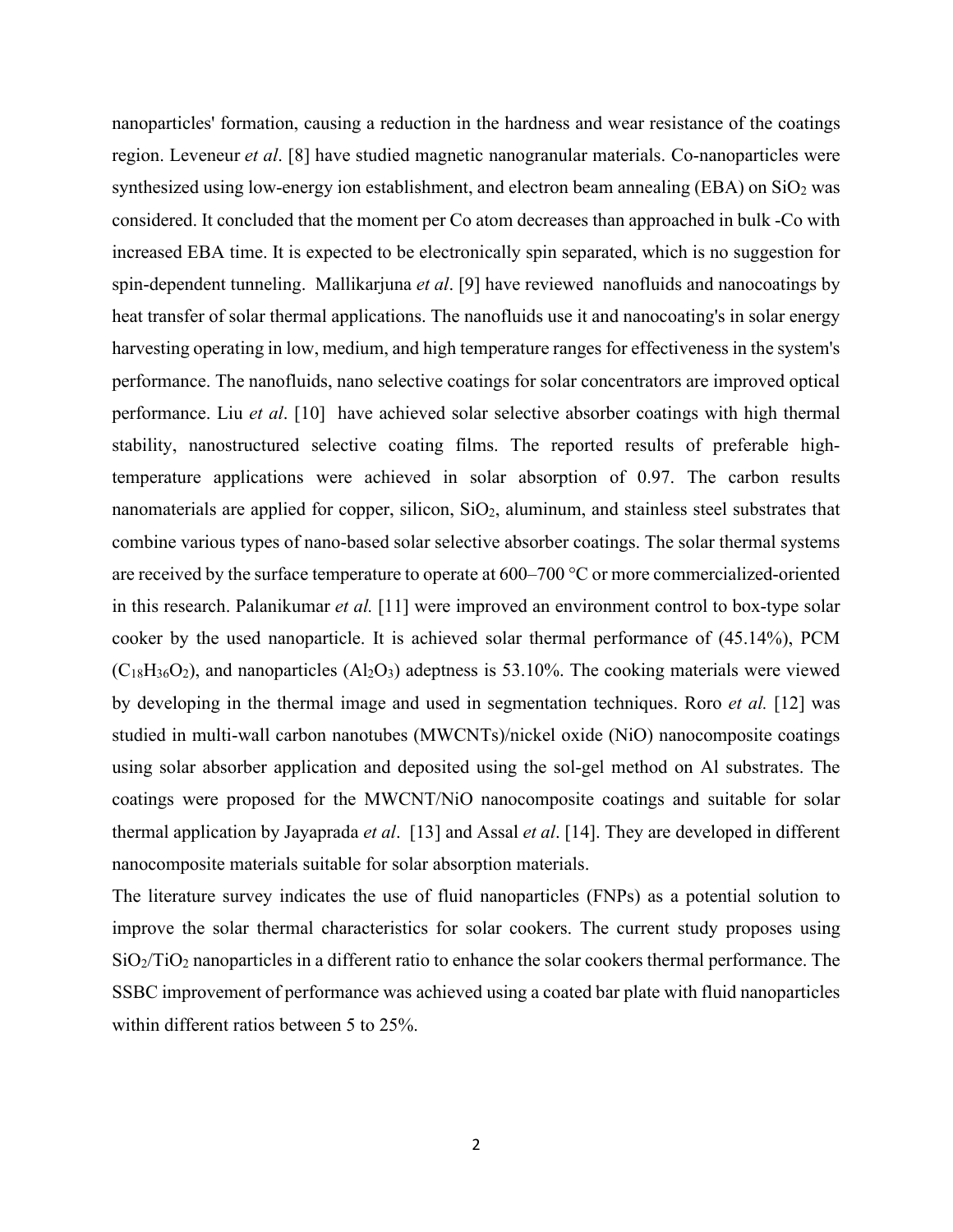#### **2. Experimental materials and methodology**

# **2.1 The design of suitable materials for fluid nanoparticles**

The XRD spectra follow the crystalline of the compound for pure mixtures of fluid nanoparticles in Fig. 1(a) as developed in Bruker's XRD - D8-Discover instrument by Marina *et al*., [15], and an element mixture heated for 400°C by Returi *et al*. [16]. The fluid nanoparticles are analyzed of SEM as a used instrument of Hitachi SU8230 CFE and used for the SSBC study, as shown in Fig. 1(b) by Kumar *et al*. [17] have used samples for an average nanoparticle that size of 50 nm. The turpentine fluid process is the good mass ratios between 5 to 25%, followed by the fluid nanoparticles by Adil *et al*. [18], Ajay Kumar *et al*. [19]. It has been used in a magnetic stirrer, which is miscellaneous in fluid nanoparticles way of the turpentine fluid and disturbed to the particles as followed on 2 hours, then speeds of constant for 1000rpm. The blend nanoparticle measured in the variation of thermal conductivity (TC) and the fluid in a different ratio shown in Fig. 1(c). The fluid nanoparticles are organized by way of varying volume fractions by Khan *et al.* [20]. The analysis of TC in different absorptions of the fluid nanoparticles with fluid is visible. The average review of the samples produced by the temperatures and volume fraction with an average TC, as explained in Fig. 1(d). Finally, the blend sample's thermal conductivity analysis has been detected with a ratio of 15%.

#### **2.2 Fluid nanoparticles analysis of SSBC**

The SSBC analysis of the new performance the experimental and approach of the schematic diagram exposed in Fig. 2 (a & b) as by Nahar [21]. The solar cooker utilization of the area is 100 cm, and the  $1 \times b \times h$  of the dimensions with absorption parts have made of 100 cm  $x100$  cm  $x$ frond wall is 25 cm, and the height of the back wall is 30 cm. The thermal conductivity materials have been used by the system of yellow glass wool insulation of thickness is 5 cm. It made in stepped absorber bar plates total 16 for the inner side fixed to the design with left side for 8 x right side of 8. The SSBC has fabricated in the same dimensions with different studies of the designs, used nanoparticles as that of fuming  $SiO<sub>2</sub>$ ,  $TiO<sub>2</sub>$ , mixture fluid nanoparticles, and without nanoparticle (conventional solar cooker) Gulipalli *et al*. [22] and Pullela *et al*. [23]. The experimental work started at 10.00 am to 2.00 pm and continued the variations of the parameters like temperatures that of the stepped plate (SP), bar plate (BP), cooker, food stuffiness (FS), moist internal air, and glass cover, which measured at 30 minutes(s) intermission. The analysis of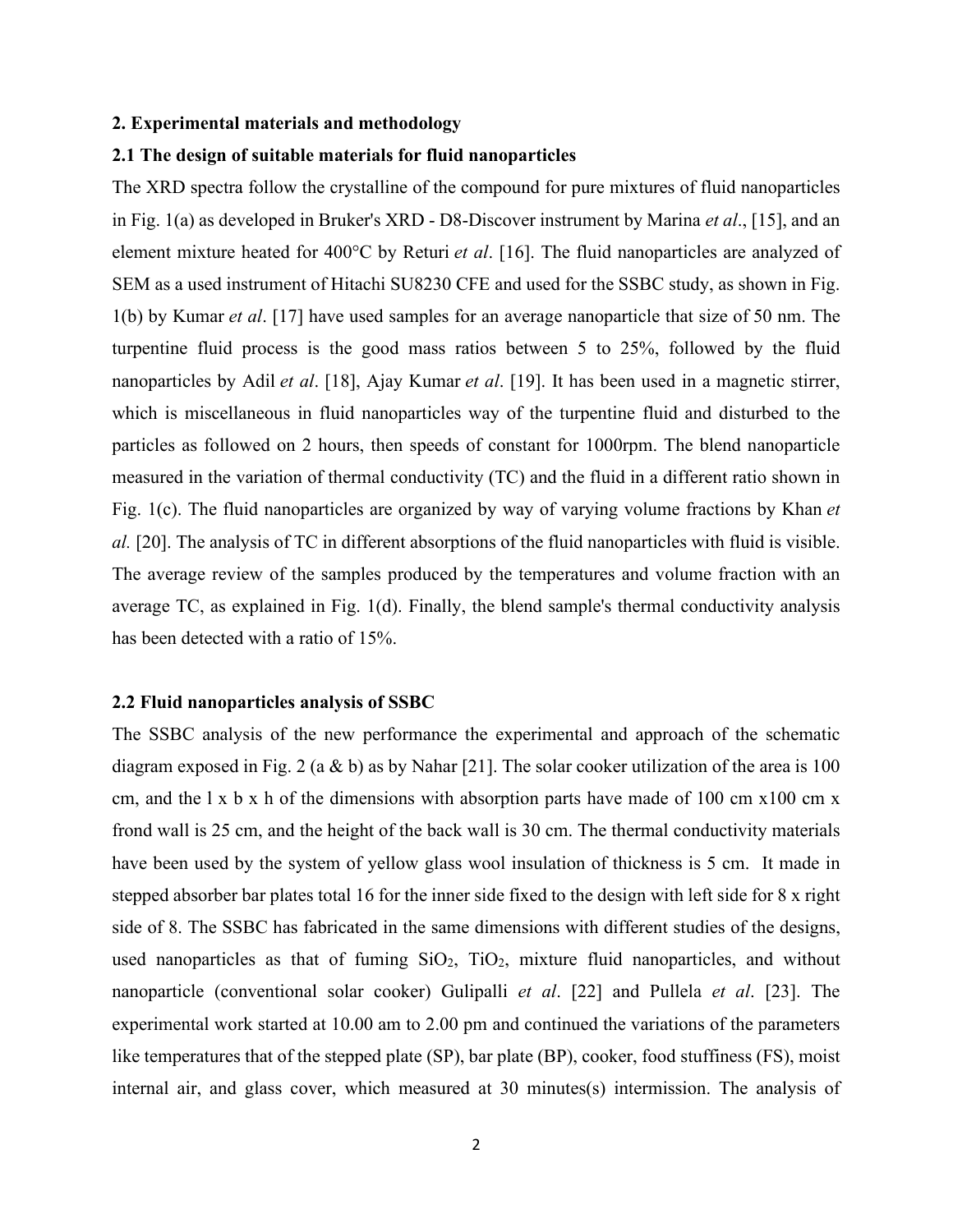experimentally by solar cookers have started from a location in KLEF at Vijayawada, Andhra Pradesh, and reduced during the cooking materials like milk, water cooking time of 45 minutes with a mass of 1kg. The experimental values measure the sun's solar radiation from the instrument of TM-206 solar power meter tester. Standard solar power meter measured all the mechanisms of the different SSBC have used indicator for the 1/4 DIN temperature 6 Channel Monitor, and it measured by the RTD - PT-100 type with sensor absorption of the thermocouple wire which that range of about  $0 - 800^{\circ}\text{C}$  and  $\pm 0.1^{\circ}\text{C}$  correctness for the data individually to the systems. The thermal conductivity of a copper sheet (bar plate) was dependent on increases in parameters that particles function by Jayaprada *et al*. [24], Kamakshi *et al*. [25]. The solar cooker has comprised of the temperature incline from the properties of the  $SiO_2/TiO_2$  and the length of internal heat transfer modes, i.e., heat capacity ratios (Cr) by Maity *et al*. [26]. The solar cooker of Cr can be written as

$$
C_r = \frac{(MC)_{cw}}{(MC)_{cm} + (MC)_{cw}}\tag{1}
$$

 $(MC)_{cm}$  has the total amount of heat capacity for cooking materials.  $(MC)_{cw}$  is the total amount of heat capacity by the water. They include cooking materials that have been toughened like glass cover, bar plate, nanolayer, cooking materials, and water temperature, etc. the consistent values of heat capacity by the cooking materials  $(MC)_{cm}$ . The novel model has involved the nanolayer's heat transfer physical field. Three categories of elementary heat transfer modes (heat conduction, convection, and radiation) were considered for the main heat transfer equation, from eq. (2), using the heat transfer of SSBC is performed so that climatic parameters  $(H_s, T_a)$  for different water loads were foretold. They are used in the time taken  $(d<sub>\tau</sub>)$  to increase the water temperature (dT<sub>w</sub>) have been considered an analysis over a microscopic time intermission in the functional heat transfer in cooking materials.

$$
d_{\tau} = \frac{(MC)_{cm} dT_w}{[P\eta_0 H_s - PU_L(T_w - T_a)]A}
$$
 (2)

where the overall heat loss coefficient of  $PU<sub>L</sub>$  and the cooker's heating was measured by the time essential for small increases in the vessel water temperature  $(T_w)$ . A load of water is absorbed by the solar energy of  $H_s$  and ambient air temperature is  $T_a$ . "A" is the average of the solar cooker area,  $P\eta_0$  is an optical efficiency of the system,  $PU_L$  is the overall heat loss coefficient of the SSBC, respectively. Determination of SSBC measurements of the connected climatic than effective parameters such as the bar plate's temperatures, vessel, a mass of the water and ambient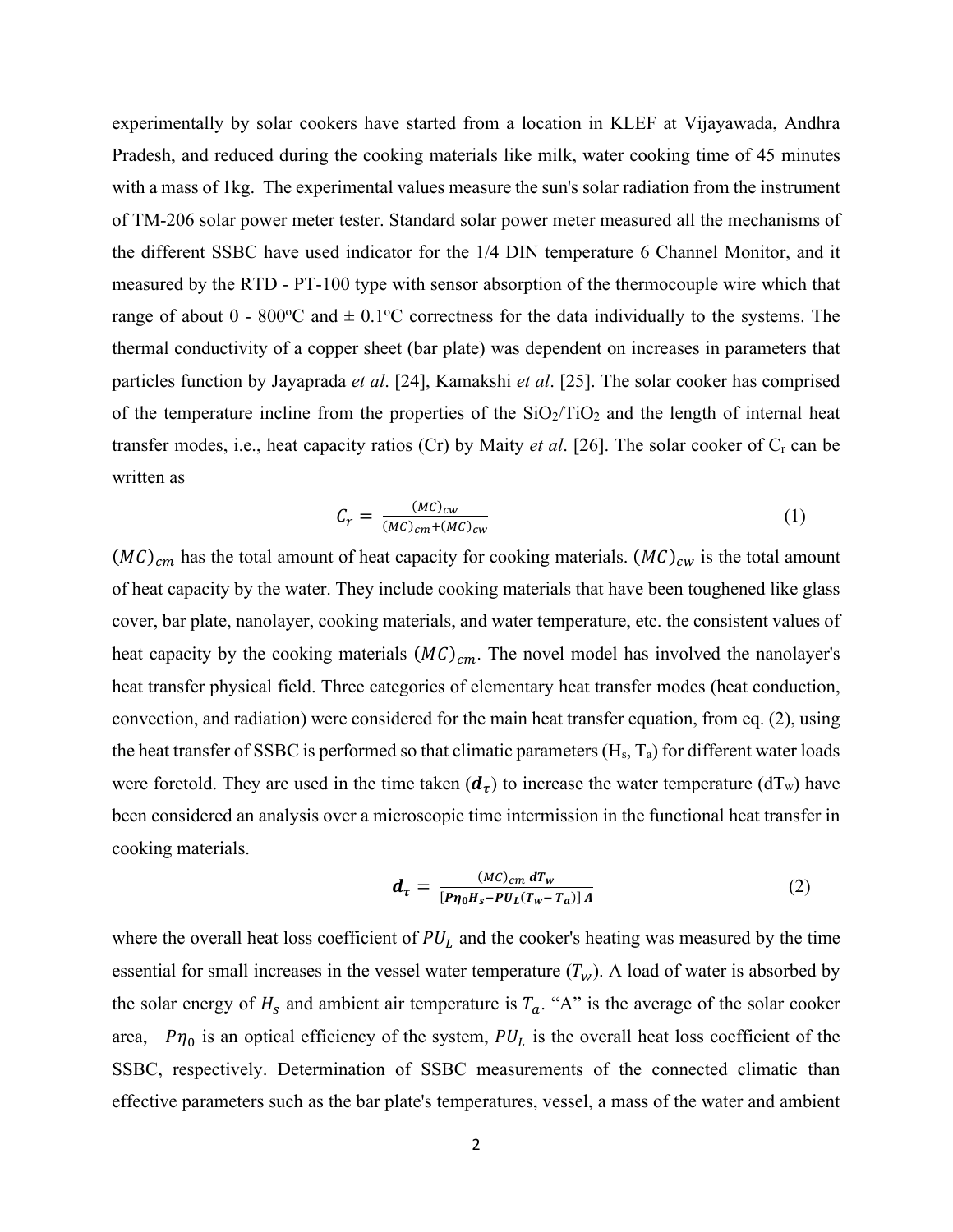air, solar radiance as load, and magnitudes with assumes significance grading of the system. The analysis of SSBC has been maintained to test conducted as well as load test at the location of the KLEF, Vijayawada (latitude: 16.5062° N, 80.6480° E) circular the year. The evaluation of time taken to attain the coated nanolayer's reference to water temperature was associated with cooking materials. The influence of nanolayers of the SSBC for heat storage capacity is expected to reach a water temperature is evaluated.

# **3. Results and discussion**

The solar cooker analysis was achieved in KLEF adopted fixed weather conditions. The activity parameters are used in a variety of volume fractions (5%,10%,15%,20%,25%) by the SSBC and measured an effect of temperature like ambient, glass, moist air, bar plate, stepped plate, cooker (input, output), food stuffiness and average solar radiation is 734  $W/m<sup>2</sup>$ . It experimentally verified for every 30 minutes(s), as shown in Fig.  $3(a-e)$ . The analysis of SSBC has been measured during the solar radiation of 734 W/m<sup>2</sup>, and the ambient temperature is 35.2 °C. It verified the exploitation of 10% and 15% fluid nanoparticles enhanced average temperature to increase the system through about 16.7% and 27.4%, as shown in Fig. 3 (a-e). The SSBC for the temperature is achieved by the stepped plate (SP), bar plate (BP), for a various ratios of 05%,10%,15%,20%,25% nanoparticles those absorptions values are 58.4, 63.4, 64.7, 63.2, 63.0  $\pm$  0.1 $^{\circ}$ C, and 58.4, 62.6, 64.5, 61.5,62.2°C for SP by Harmim *et al*. [27] respectively.

The fluid nanoparticles are coated by the internal heat transfer modes to contact the stepped plate, bar plate, moist air, cooker temperature. It's simultaneously improved for heat energy functions. The glass cooker temperature utilizing 20 then 25% is higher. It is 9.14, 13.14% and 8.14, 11.46% respectively, and higher than solar cooker with single elements, without nanoparticles. 25%, 20% ratios of the  $SiO<sub>2</sub>/TiO<sub>2</sub>$  nanolayers, where the low thermal conductivity prevents heat transmission in the solar cooker. Optimize the  $SiO_2/TiO_2$  nanolayers' capacity to function with a decrease in energy consumption, i.e., 15% is higher for the system thermal conductivity.

Fig. 3(a - e) focused on hourly(s) variations in the characteristic of the SSBC with mechanisms of the temperature range in glass, BP, SP, moist air, cooker, and ambient temperature. The different ratios for 05%,10%,15%,20%,25% of the fluid nanoparticles to average BP temperature of the system concluded that of 58.3, 61.6, 64.5, 59.9, and 59.1  $\pm$ 0.1°C individually as shown in Fig. 4. The mixed fluid nanoparticles with temperature in BP gain with heat energy of the SSBC are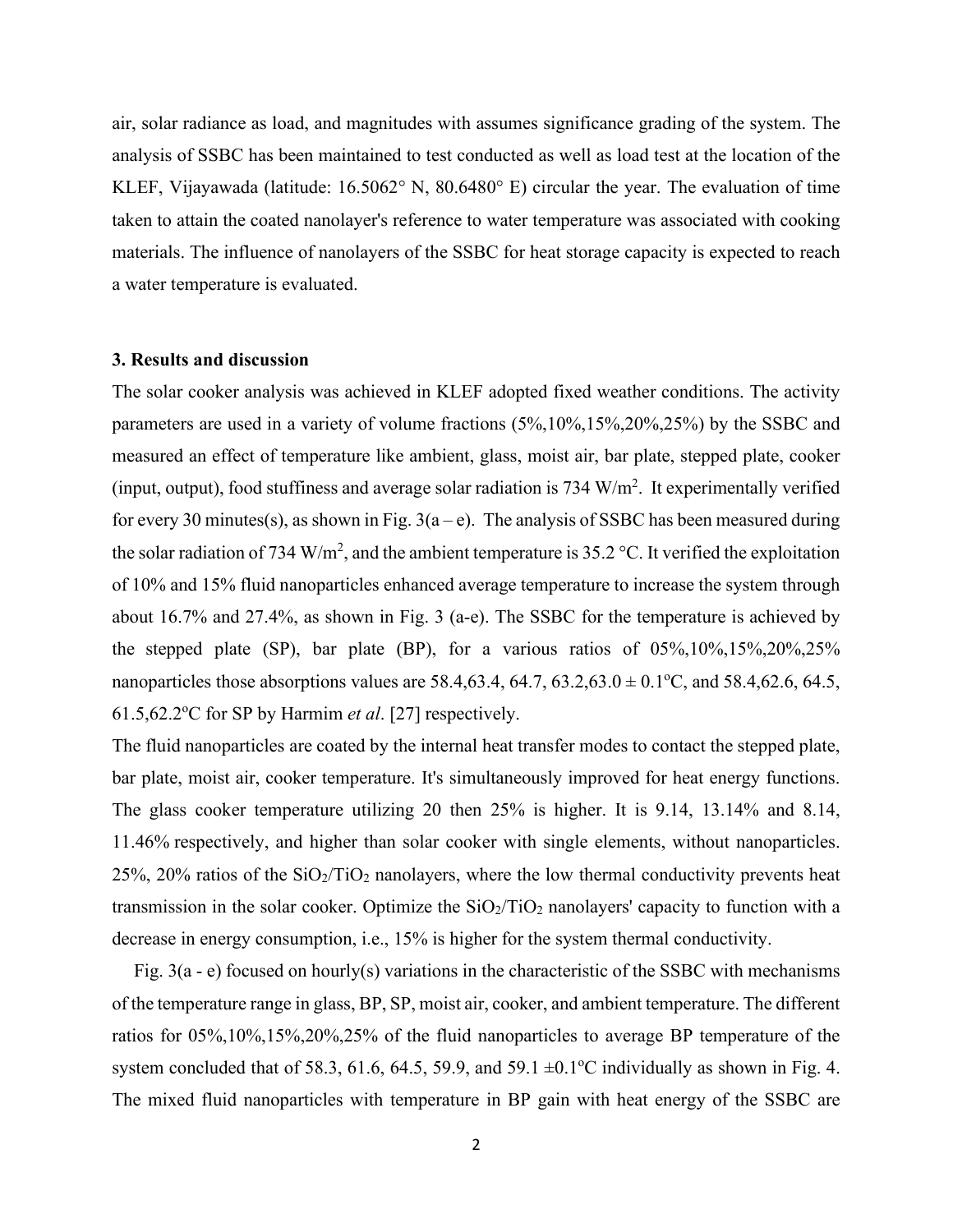increased by 10.34%, 15.17%, and the ratios of 10%, 15%. Fig. 5 is modified SSBC to hourly variations to an improved temperature of the system. It is produced by the hourly(s) variations with maximum temperature enhanced single elements nanoparticle, without nanoparticles 0.73,  $0.77\pm0.01\text{kg/m}^2$  and coated of SSBC with 05,10,15,20,25% the fluid nanoparticles are achieved of 0.74, 0.76, 0.78, 0.77 then  $0.76 \pm 0.01$  kg/m<sup>2</sup> individually trough the highest solar radiation at 12.00 to 13.00pm.

The SSBC coated in furious  $SiO<sub>2</sub>/TiO<sub>2</sub>$  nanolayers can be determined that the heat storage layer, i.e., bar plate container, accumulation a certain total of heat transfer through the system. The heat energy is cooking materials from boil to  $3 - 10$  kg water, and the bar plate temperature stable of the system is 35°C in the absence of daylight. The furious  $SiO_2/TiO_2$  nanolayers coated in bar plate with the performance of an SSBC have been given clearly of the cooking materials, as shown in Fig. 6. The nanolayer coated with bar plate temperature is established as the vessel covering the heat of about up to  $64.7 \pm 0.1$  °C for the systems stable energy process. It is gained that a cooking material of 1kg like water, milk boiling in a method of the temperature effectively 25 minutes(s). These estimations show a good agreement with the experimental values preceding than a period of water, single milk nanoelements  $(SiO<sub>2</sub>, TiO<sub>2</sub>)$ , without nanolayers, as followed in Table 1. The cooking performance of different materials using SSBC has been achieved by the temperature ranges of various weather conditions (summer and winter) of absorption by a bar plate and experimentally verified in cooking the period of October 2019 to June 2020 by weather conditions KLEF.

# **3.1 Economic analysis**

Succinctly, solar energy used by an SSBC was a gracious application of cooking ways and has been developed for a friend environment with harvests food of a high rate of sustenance. The lowcost convenience to all commercial heights of individuals in civilization. The referring of an SSBC has been aforementioned comments appreciable economic impact. The performed of the SSBC has been evaluated the quantity of saved money and was operated instead of traditional Liquefied Petroleum Gas (LPG) by the system. According to a new design cost, the amount of saved money utilized by an SSBC was computed by the payback period. The commercial has been used in different scenarios in Lebanon and measured with its own house, eatery, guesthouse, and nosh to quantity the amount of LPG spent in each scenario.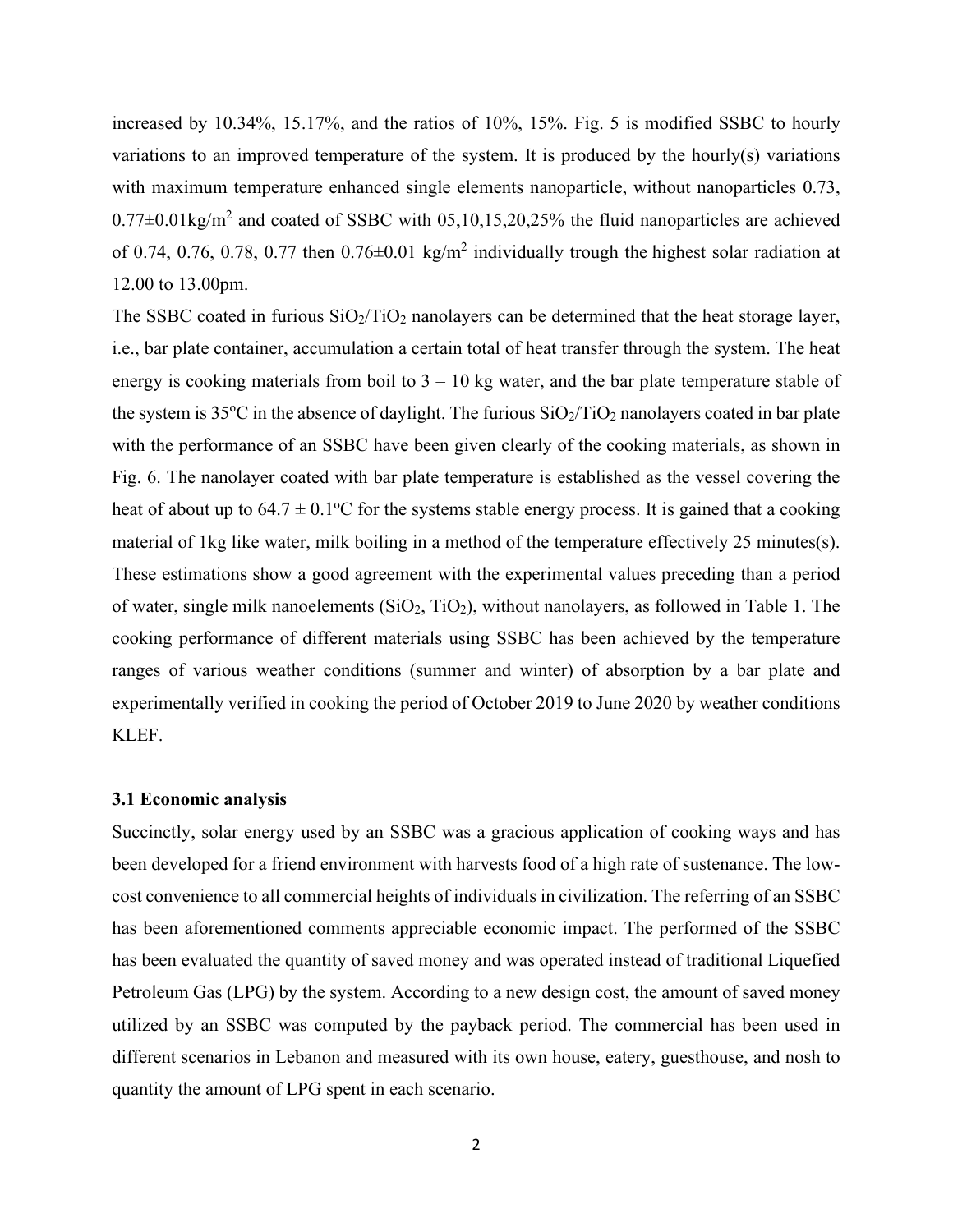The SSBC was calculated by the payback period as

$$
SM = P_t \cdot M_{LPG} \cdot P_{LPG} \tag{3}
$$

The SSBC of payback period is

$$
PB = \frac{cssbc}{sM} \tag{4}
$$

The SSBC cost is \$355 for each cookers payback period in different scenarios, as shown in Table 2. The scenarios for SSBC with coated nanolayers have saved with energy storage of different payback periods as a function of Pr, as shown in Fig. 7 (A and B). The effortlessly experimental that the payback period was inversely proportional to Pr. Own house, eatery, guesthouse, and nosh analysis of SSBC by the Pr have identified values of 0.2. The payback period is 95 months, 01 months, 02 months, and 07months. The Pr values of own house, eatery, guesthouse, nosh is 0.8, and the payback period is about 23 months, 0.5 months, 01 months, and 02 months, respectively. Similarly, the SSBC is improved to be used at own house, eatery, guesthouse, and nosh. The highquality of an SSBC depends on the economic side, irrespective of the cookers productivity and performance.

# **Conclusion**

The experiments conducted on an SSBC were developed using different fluid nanoparticles ratios, which were coated over a bar plate to enhance the temperature and reduce the cooking time. The fluid nanoparticles enabled to increase the average temperature of the glass, cooker, bar plate and stepped plate by around 12.5%, 16.4%, 16.5%, and 16.3% individually using about 15%  $SiO<sub>2</sub>/TiO<sub>2</sub>$ . Further, the nanolayers  $SiO<sub>2</sub>/TiO<sub>2</sub>$  enabled an increase of efficiency for the furious SSBC by 37.69% and 49.21% using a 10% and 15% ratio of  $SiO_2/TiO_2$ . The results are much higher than that of SSBC using  $SiO<sub>2</sub>$ , TiO<sub>2</sub> phase without nanoparticles in the systems.

#### **Nomenclature**

| The solar cooker area of the system $(m^2)$                                      |
|----------------------------------------------------------------------------------|
| Heat capacity ratios of the solar stepped box cooker                             |
| The time interval of the solar cooker (s)                                        |
| The total amount of heat capacity for cooking materials (J/kg $\rm{^{\circ}C}$ ) |
| The total amount of heat capacity by the water $(J/kg °C)$                       |
| The overall heat loss coefficient $(W/m^{20}C)$                                  |
|                                                                                  |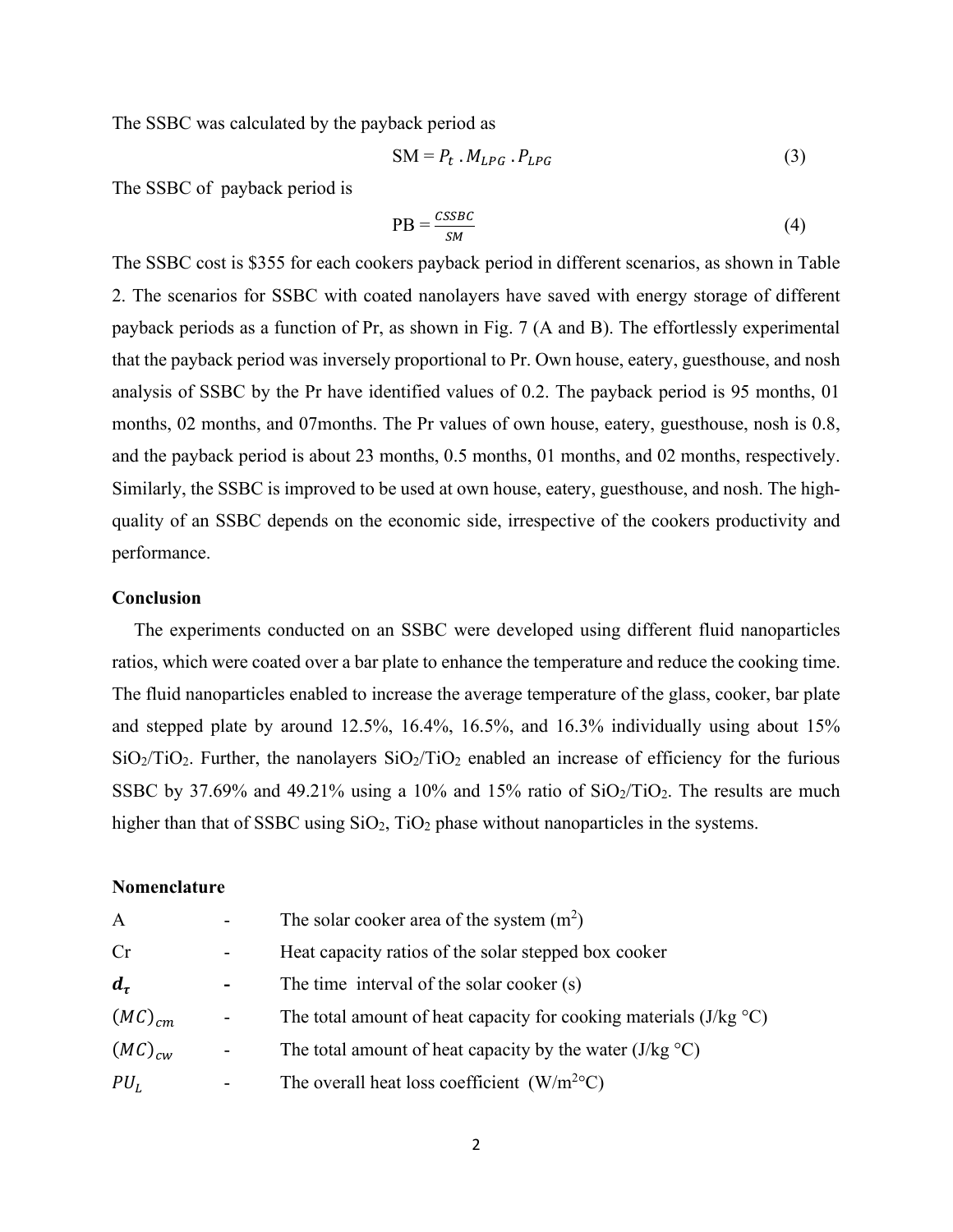| $P\eta_0$    |   | The optical efficiency of the system $(\%)$           |
|--------------|---|-------------------------------------------------------|
| $H_s$        |   | Solar Radiation $(W/m^2)$                             |
| $T_a$        |   | Ambient temperature $(^{\circ}C)$                     |
| $T_w$        |   | The vessel water temperature $(^{\circ}C)$            |
| <b>SM</b>    |   | The amount of saving money per month used by the SSBC |
| $P_t$        | - | The percentage of time of the system                  |
| $M_{LPG}$    |   | The mass of LPG spent per month                       |
| $P_{LPG}$    |   | The 1kg price of LPG                                  |
| <b>PB</b>    |   | The payback period                                    |
| <b>CSSBC</b> |   | The total cost of SSBC                                |

#### **References**

- 1. Atul A. Sagade, S.K. Samdarshi, P.J. Lahkar, Narayani A. Sagade, Experimental determination of the thermal performance of a solar box cooker with a modified cooking pot, Renewable Energy 150 (2020) 1001-1009.
- 2. M. S. Abd-Elhady, A. N. A. Abd- Elkerim, S. A. Ahmed, M.A. Halim, A. Abu-Oqual, Study the thermal performance of solar cookers by using metallic wires and nanographene, Renewable Energy 153 (2020) 108-116.
- 3. M. Hosseinzadeh, Ali-Faezian, S.M Mirzababaee, H. Zamani, Parametric analysis and optimization of a portable evacuated tube solar cooker, Energy 194 (2020) 116816.
- 4. G. Palanikumar, S. Shanmugan, V. Chithambaram, P. Selvaraju, Evaluation of fuzzy inference in box type solar cooking food image of thermal effect, Environmental and Sustainability Indicators 1–2 (2019) 100002.
- 5. A. Seshappa and B. Anjaneya Prasad, Characterization and Investigation of Mechanical Properties of Aluminium Hybrid Nano-composites: Novel Approach of Utilizing Silicon Carbide and Waste Particles to Reduce Cost of Material, Silicon (2020). [https://doi.org/10.1007/s12633-020-00748-z.](about:blank)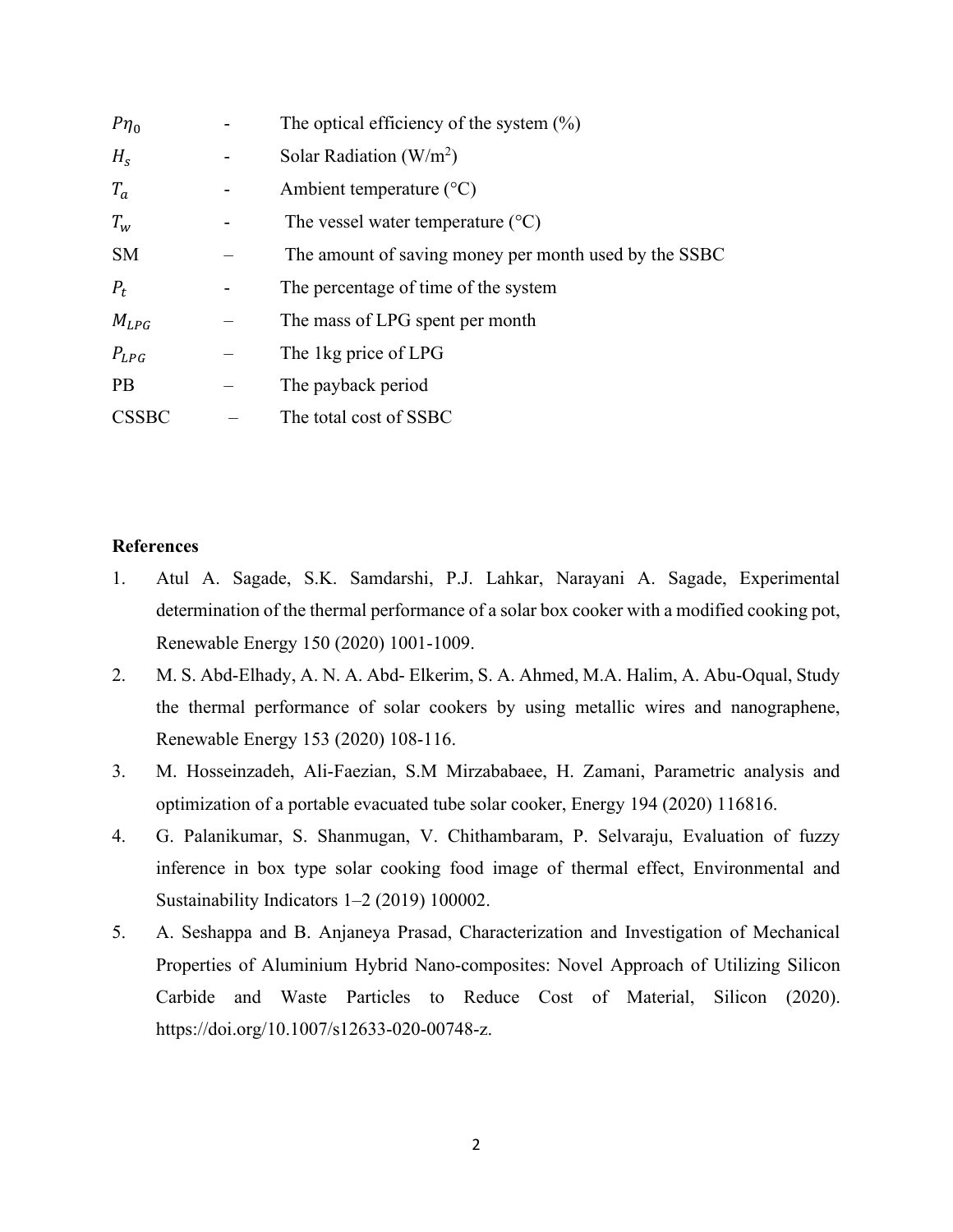- 6. H. Abbasi, F. Salimi, F. Golmohammadi, Removal of Cadmium from Aqueous Solution by Nano Composites of Bentonite /TiO<sub>2</sub> and Bentonite/ZnO Using Photocatalysis Adsorption Process. Silicon 12, 2721–2731 (2020). [https://doi.org/10.1007/s12633-019-00372-6](about:blank).
- 7. K.O. Cooke, T.I. Khan, Effect of thermal processing on the tribology of nanocrystalline Ni/TiO2 coatings, Emergent Materials 1 (2018) 165–173. [https://doi.org/10.1007/s42247-](about:blank) [018-0015-z](about:blank).
- 8. J. Leveneur, G.V.M. Williams, D.R.G. Mitchell, *et al.* Exchange bias and large room temperature magnetoresistance in ion beam-synthesized Co nanoparticles in  $SiO<sub>2</sub>$ . Emergent Materials 2 (2019) 313–325. [https://doi.org/10.1007/s42247-019-00034-8.](about:blank)
- 9. K. Mallikarjuna, Y. Santhoshkumar Reddy, K. Hemachandra Reddy, P.V. Sanjeeva Kumar, A nanofluids and nanocoatings used for solar energy harvesting and heat transfer applications: A retrospective review analysis, Available online (2020) In Press, [https://doi.org/10.1016/j.matpr.2020.05.833.](about:blank)
- 10. Bo Liu, Chunyu Wang, Shaha Bazri, *et al.,* Optical properties and thermal stability evaluation of solar absorbers enhanced by nanostructured selective coating films. Powder Technology 377(2) (2021) 939-957.https://doi.org/10.1016/j.powtec.2020.09.040.
- 11. G. Palanikumar, S. Shanmugan, B. Janarthanan, R. Sangavi, P. Geethanjali, Energy and Environment control to Box type Solar Cooker and Nanoparticles mixed bar plate coating with Effect of Thermal Image cooking pot, Materials Today: Proceedings 18(3) (2019) 1243- 1255.
- 12. K.T.Roro, N. Tile, B. kikunga, B. Yalisi, A. Forbes, Solar absorption and thermal emission properties of multiwall carbon nanotube/nickel oxide nanocomposite thin films synthesized by sol–gel process, Materials Science and Engineering: B 177(8) (2012) 581-587.
- 13. P. Jayaprada, P. Pardhasaradhi, *et al*., Effect of ZnO nanoparticles dispersed in liquid crystalline p-n-propoxy/propyl benzoic acids and mixtures - optical studies, Molecular crystals and liquid crystals 689(1) (2019) 10-33.
- 14. Assal, E. Mohamed etal., Synthesis, characterization and relative catalytic study of ZrOx-MnCO<sub>3</sub>, -MnO(2)or -Mn<sub>2</sub>O<sub>3</sub> deposited on highly reduced graphene oxide nanocomposites for aerobic oxidation of secondary alcohols, Indian journal of chemical technology 26(3) (2019) 189-204.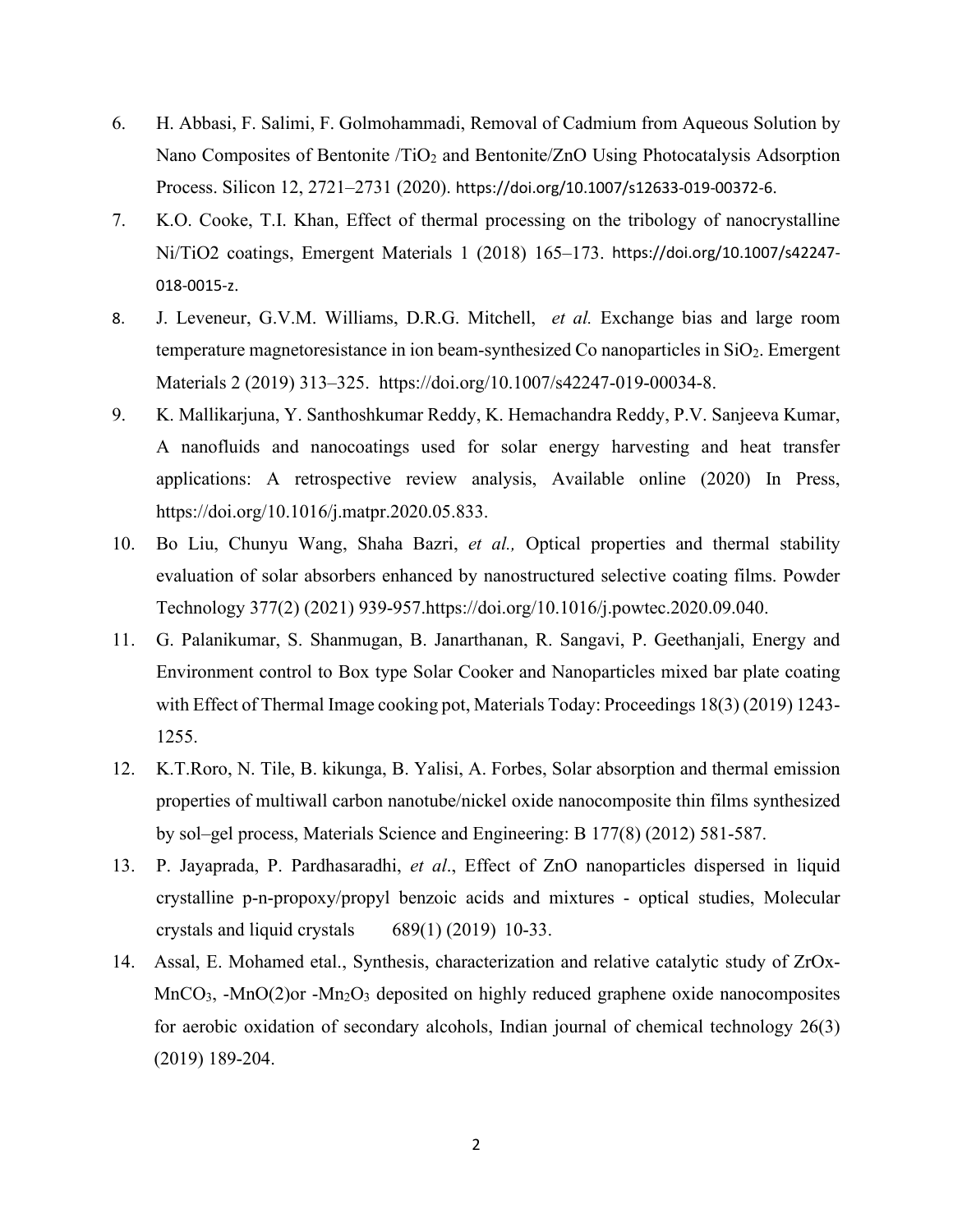- 15. Marina Teixeira Laranjo, Natalia Carminati Ricardi, Leliz Ticona Arenas, Edilson Valmir Benvenutti, Matheus Costa de Oliveira, Marcos Jose, Leite Santos, Tania Maria Haas Costa,  $TiO<sub>2</sub>$  and  $TiO<sub>2</sub>/SiO<sub>2</sub>$  nanoparticles obtained by sol–gel method and applied on dye sensitized solar cells, J Sol-Gel Sci Technol 72 (2014) 273–281.
- 16. Returi, Madhuri Charulatha, Konijeti, Ramakrishna, Dasore, Abhishek Heat transfer enhancement using hybrid nanofluids in spiral plate heat exchangers, Heattransfer-asian research 48(7) (2019) 3128-3143.
- 17. R. Kumar, Ajay, et al., Mn Modified Mesoporous TiO<sub>2</sub> Particles: Synthesis, Characterization and Photovoltaic Application Journal of electronic materials 48(8) (2019) 5075-5079.
- 18. Adil, S.F., Assal, M.E., Shaik, M.R., Kuniyil, M., Alotaibi, N.M., Khan, M., Sharif, M., Alam, M.M., Al-Warthan, A., Ali Mohammed, 1., Siddiqui, M.R.H. & Tahir, M.N. 2019, A facile synthesis of ZrOx-MnCO3/graphene oxide (GRO) nanocomposites for the oxidation of alcohols using molecular oxygen under base free conditions. Catalysts 2019, 9(9), 759; [https://doi.org/10.3390/catal9090759.](about:blank)
- 19. Ajay Kumar, R., Yechuri, S., Kiran Kumar, G., Rajesh Babu, B. & Rajesh, C. 2019, Mn Modified Mesoporous TiO2 Particles: Synthesis, Characterization and Photovoltaic Application. Journal of Electronic Materials, vol. 48, no. 8, pp. 5075- 5079. DOI: 10.1007/s11664-019-07312-5.
- 20. M. Khan and W.A. Khan, MHD boundary layer flow of a power-law nanofluid with new mass flux condition. AIP Advances 6, 025211 (2016); [https://doi.org/10.1063/1.4942201.](about:blank)
- 21. N.M. Nahar, Performance and testing of a hot box storage solar cooker, Energy Conversion and Management 44 (8) (2003) 1323-1331.
- 22. Gulipalli, K. Charan, B. Srinu, R. Parameshwar, E. Srinivas, V. G. R. Babu, G. Suresh, C.N. Sharath, J. N. S. Nareshvarma, Design, synthesis, in silico and in vitro evaluation of thiophene derivatives: A potent tyrosine phosphatase 1B inhibitor and anticancer activity Bioorganic & Medicinal chemistry letters 27 (15) (2017) 3558-3564.
- 23. K. S. Pullela, Konijeti, Ramakrishna; Subramanyam, Tunuguntla; Prasad, Lankapalli, Korada, S. Viswanatha, Srinivas, Vadapalli, Vedula, R. D. Prasad, S. R. K. Veerapanen, Fouling and its effect on the thermal performance of heat exchanger tubes, International journal of heat and technology 35(3) (2017) 509-519.